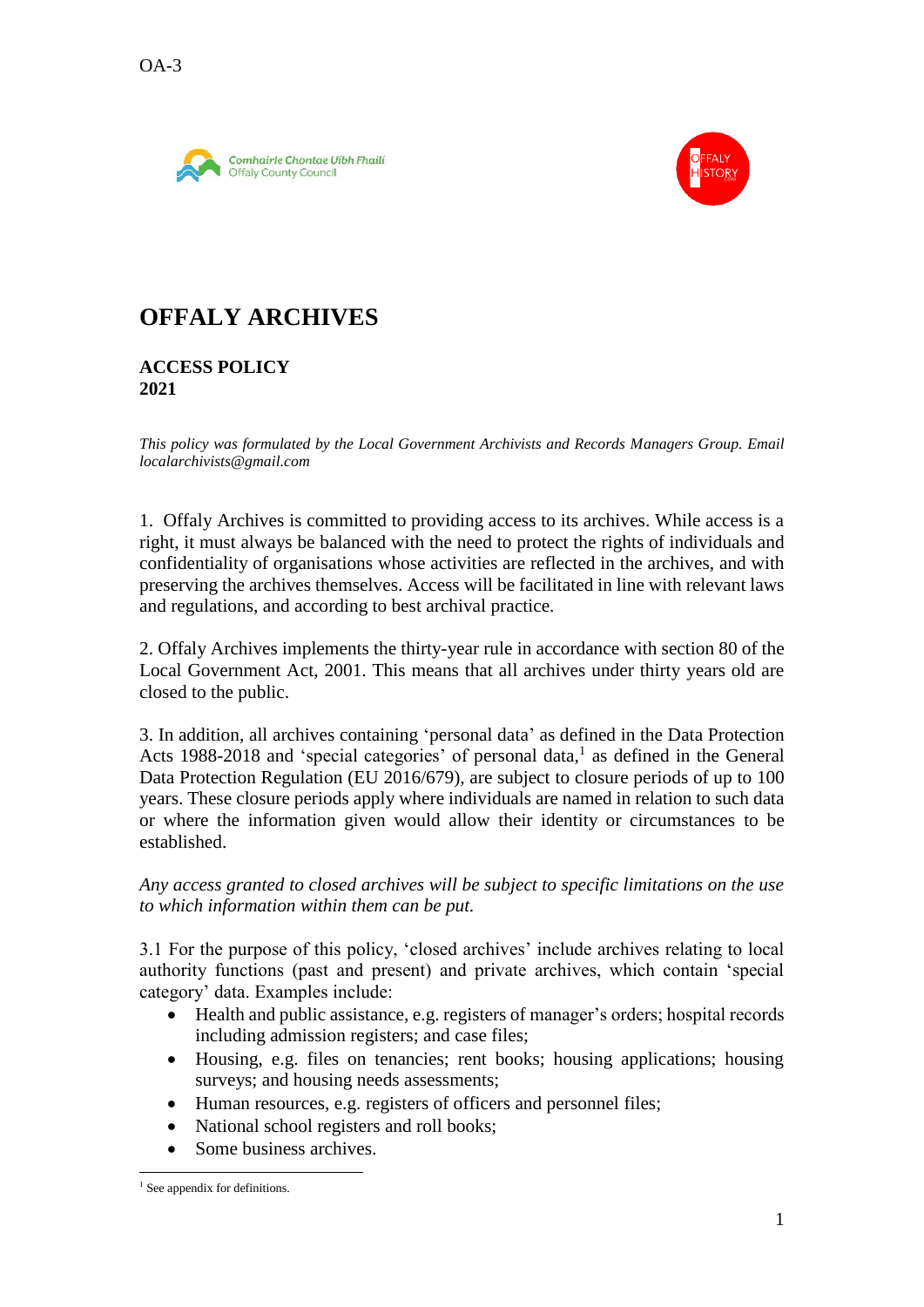3.2 Please note:

- The aforementioned are *examples* and other material will come within the scope of this policy.
- There are archives containing personal data (e.g. names and addresses), which are not within 'special categories', e.g. electoral registers. In such cases, access will be permitted under the thirty-year-rule.

3.3 In the case of 'closed archives', access will be permitted, on completion of an application form and production of proof of identity, to defined categories of user as follows:

- a person who is referred to in the archives;
- a person acting on behalf of someone mentioned in the archives, who is incapacitated (i.e. with 'power of attorney');
- the nominated next-of-kin of a person mentioned in the archives;
- a professional working on behalf of a client (e.g. solicitor or social worker);
- a researcher engaged in *bona fide* research.

3.4 Applicants are required to inform the archivist of the purpose of their research and its intended outcome. Applications will be considered on a case-by-case basis and the decision to grant access will be made solely by the Archivist.

3.5 Users must undertake not to identify individuals, but to anonymise the information they glean from the archives. The method of anonymisation should be discussed with the archivist.

3.6. Applicants must also undertake not to use any of this information to contact individuals referred to in the 'closed archives'.

3.7 Where the nature of the research, and/or the use of the data, changes, a user must notify Offaly Archives of this fact.

4. Offaly Archives reserves the right to close archives for periods of 50 or 100 years where access would:

- breach legal rights or statutory obligations;
- breach good faith where information was supplied in confidence;
- compromise the work/position of the local authority or any organisation or individual mentioned.

5. Offaly Archives reserves the right to provide redacted copies of 'closed archives' to a user, rather than providing direct access to the original(s). Furthermore, the Archives Service reserves the right to provide redacted copies to a user who has seen the originals.

6. Access to archives will be facilitated in accordance with the requirements of preservation (i.e. the prevention of damage to, or destruction of, items). In this regard, the Archives Service reserves the right to close items until they have undergone conservation work or until surrogates (e.g. microfilm or digital images) are available. It also reserves the right to supervise access to fragile items.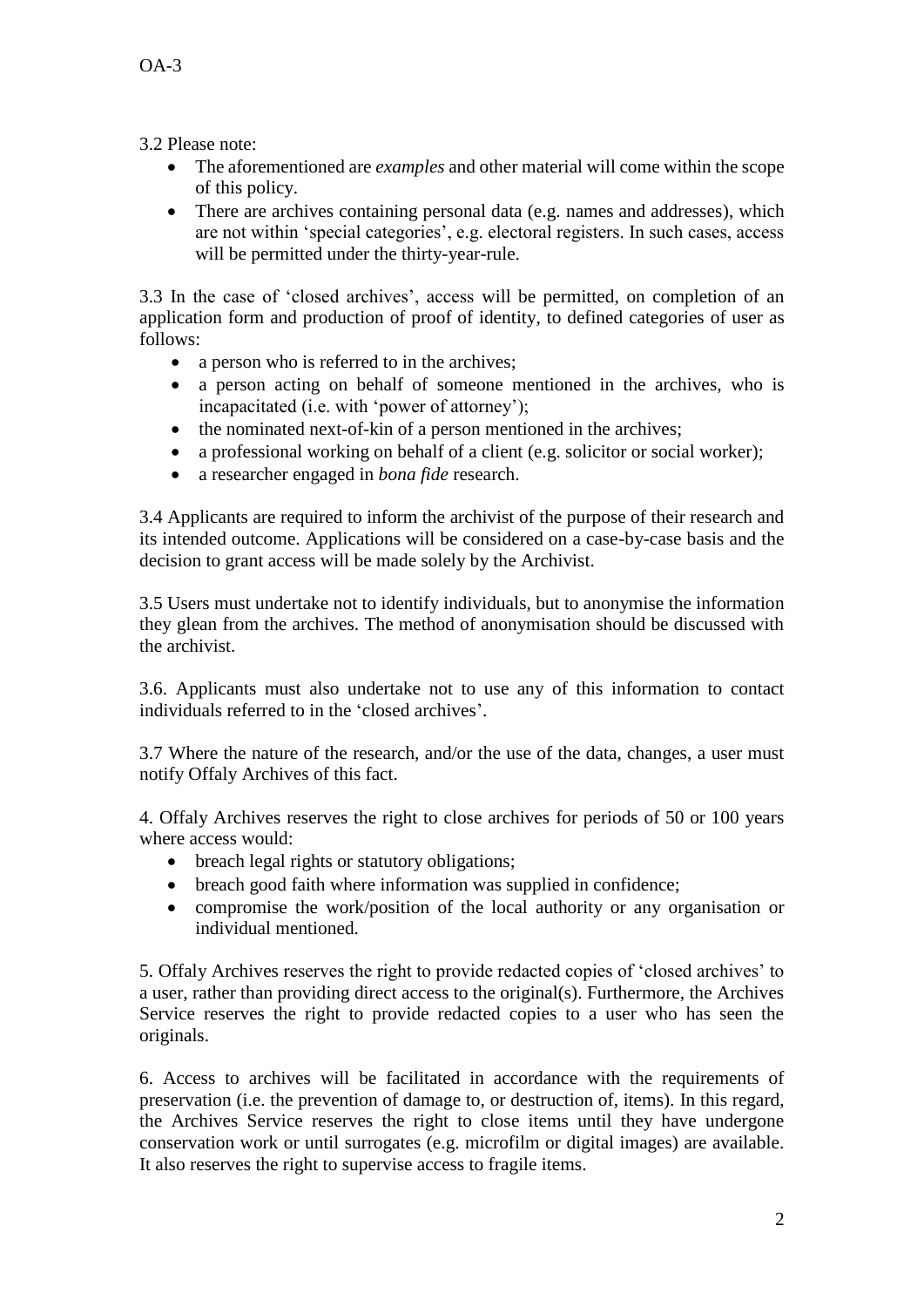7. Offaly Archives reserves the right to verify the information given by applicants and reserves the right to withhold access from an applicant.

*In the case of a breach of the terms of access, as set out in this policy, Offaly Archives will refuse future access to 'closed archives' to the applicant concerned. It will also inform other archives services in Ireland of the breach.*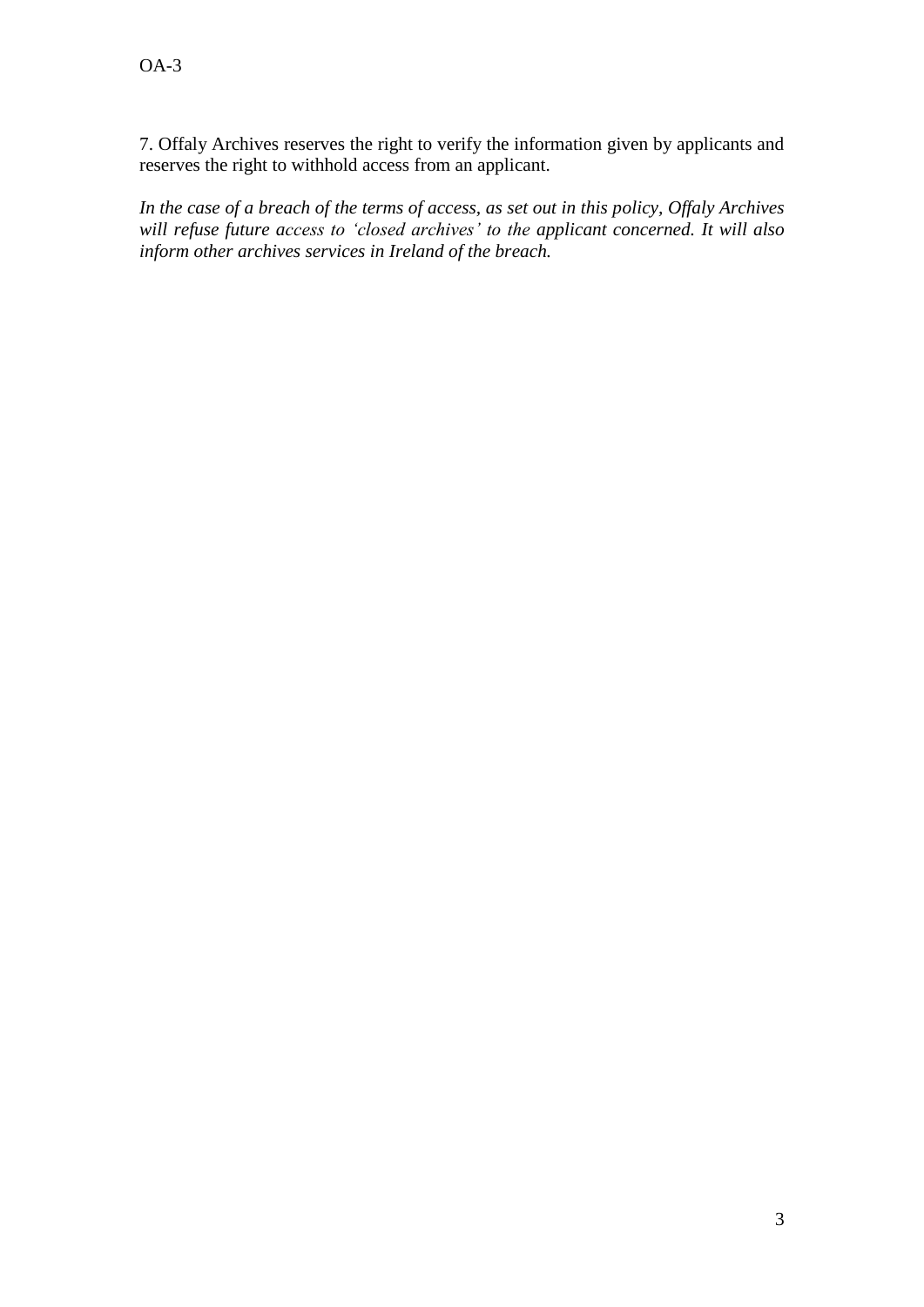### **APPENDIX**

### **Definitions**

### **Personal data:**

The term 'personal data' means any information relating to a living person who is identified or identifiable (such a person is referred to as a 'data subject'). If the information can be used on its own or in combination with other information to identify a specific person, then it counts as personal data.

The GDPR gives examples of identifiers, including names, identification numbers and location data. A person may also be identifiable by reference to factors which are specific to their identity, such as physical, genetic or cultural factors.

#### **Special categories of personal data:**

Certain types of sensitive personal data are subject to additional protection under the GDPR. These are listed under Article 9 of the GDPR as 'special categories' of personal data. The special categories are:

- 1. personal data revealing racial or ethnic origin,
- 2. political opinions,
- 3. religious or philosophical beliefs,
- 4. trade union membership,
- 5. genetic data and biometric data processed for the purpose of uniquely identifying a natural person,
- 6. data concerning health,
- 7. data concerning a natural person's sex life or sexual orientation.

Taken from the website of the Data Protection Commissioner, [www.dataprotection.ie](http://www.dataprotection.ie/)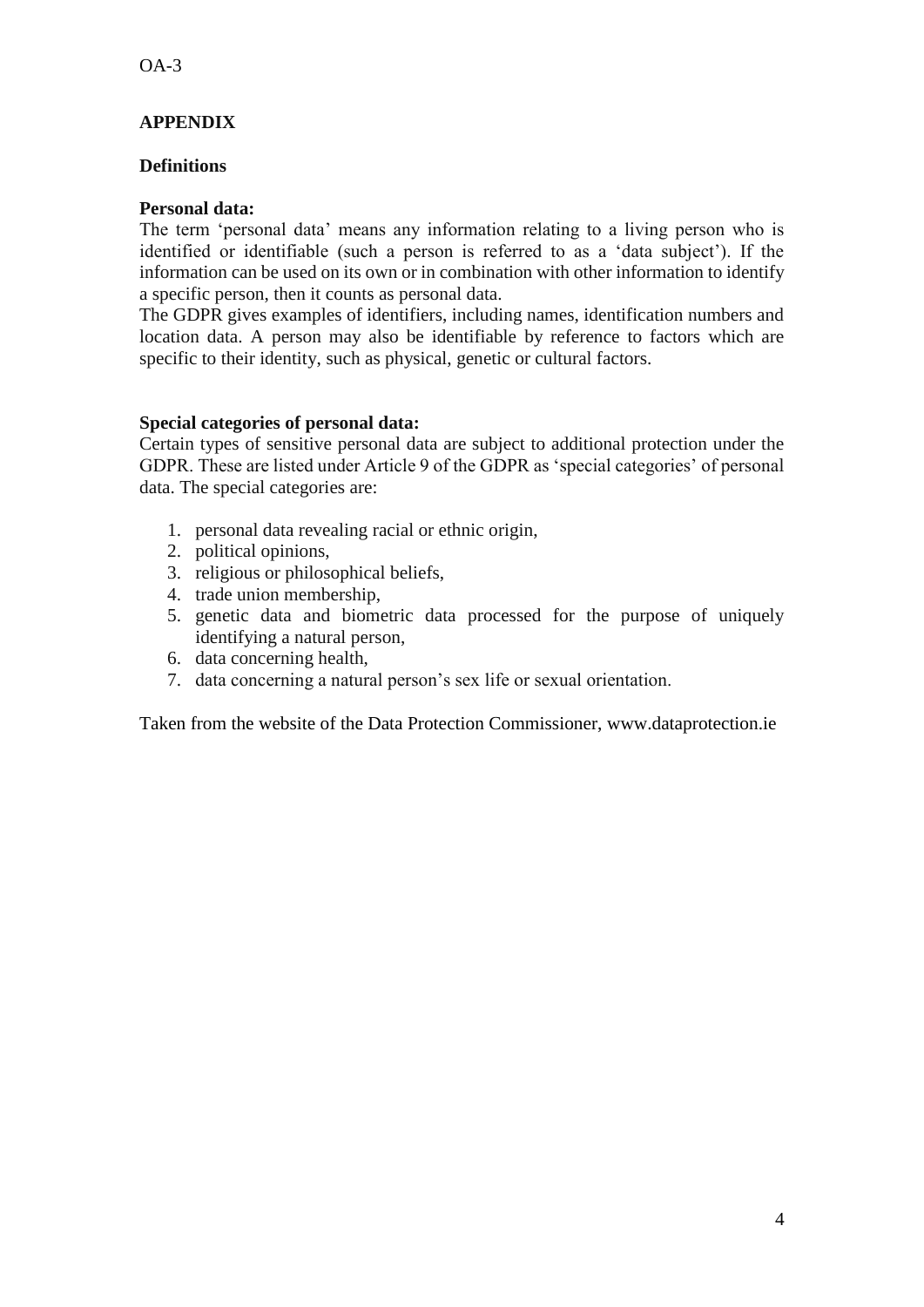



# **OFFALY ARCHIVES**

### **Application Form for Access to Closed Archives**

Please read the Access Policy before completing this form.

Please note that if, at a later stage, you wish to re-use the information gathered from the research carried out for this project, for a different purpose, you will need to inform the Archives Service.

The Archives Service reserves the right to verify the information you supply.

This form will not be used for any purpose other than that stated. It will be retained securely for 30 years in the case of applications for access for the purpose of producing publications and research projects and will then be destroyed.

Please note that failure to observe the conditions to which you have agreed may result in being refused future access to archives.

Please note that in the case of a breach of the conditions of access, all other archives in Ireland will be informed, with a view to restricting future access to 'closed archives'.

In all requests for access documentary evidence of identity is required.

### **Name of applicant:**

Please give reference number(s), titles and descriptions of archives you wish to gain access to:

\_\_\_\_\_\_\_\_\_\_\_\_\_\_\_\_\_\_\_\_\_\_\_\_\_\_\_\_\_\_\_\_\_\_\_\_\_\_\_\_\_\_\_\_\_\_\_\_\_\_\_\_\_\_\_\_\_\_\_\_\_\_\_\_\_\_\_\_\_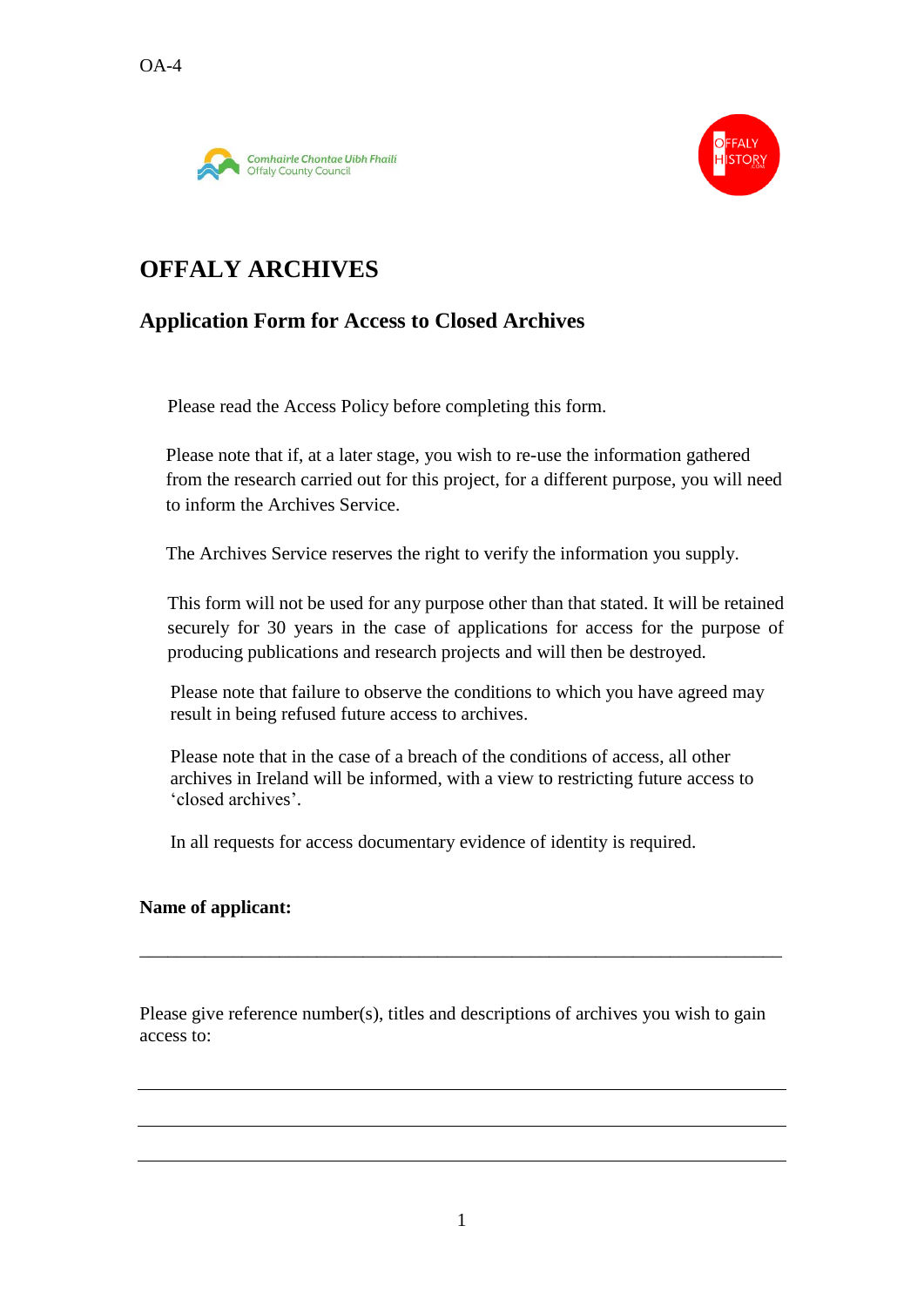$OA-4$ 

### **Category of Researcher please tick as appropriate:**

 $\Box$  A person who is referred to in the archives

 $\Box$  A person acting on behalf of a person mentioned in the archives, who is incapacitated (i.e. having a 'Power of Attorney')

 $\Box$  A nominated next-of-kin of a person mentioned in the archives

 $\Box$  A professional working on behalf of a client (e.g. solicitor, social worker)

□ A researcher engaged in *bona fide* research

If you are a professional please state the organisation for which you work, the position you hold within it and the nature of your current enquiry. You may be required to provide proof of your position.

If you are a researcher engaged in *bona fide* research, you may be required to provide an appropriate reference (e.g. from a research supervisor, an officer of a historical society or a peace commissioner). Please explain in detail:

1. The nature of the proposed publication or production (if you intend to publish or broadcast information found in the archives) or planned outcome of your research:

\_\_\_\_\_\_\_\_\_\_\_\_\_\_\_\_\_\_\_\_\_\_\_\_\_\_\_\_\_\_\_\_\_\_\_\_\_\_\_\_\_\_\_\_\_\_\_\_\_\_\_\_\_\_\_\_\_\_\_\_\_\_\_\_\_\_\_\_\_

\_\_\_\_\_\_\_\_\_\_\_\_\_\_\_\_\_\_\_\_\_\_\_\_\_\_\_\_\_\_\_\_\_\_\_\_\_\_\_\_\_\_\_\_\_\_\_\_\_\_\_\_\_\_\_\_\_\_\_\_\_\_\_\_\_\_\_\_\_

\_\_\_\_\_\_\_\_\_\_\_\_\_\_\_\_\_\_\_\_\_\_\_\_\_\_\_\_\_\_\_\_\_\_\_\_\_\_\_\_\_\_\_\_\_\_\_\_\_\_\_\_\_\_\_\_\_\_\_\_\_\_\_\_\_\_\_\_\_

- 2. The institution to which you are attached (if applicable):
- 3. Your status at this institution (e.g., whether third level student or academic researcher)

\_\_\_\_\_\_\_\_\_\_\_\_\_\_\_\_\_\_\_\_\_\_\_\_\_\_\_\_\_\_\_\_\_\_\_\_\_\_\_\_\_\_\_\_\_\_\_\_\_\_\_\_\_\_\_\_\_\_\_\_\_\_\_\_\_\_\_\_\_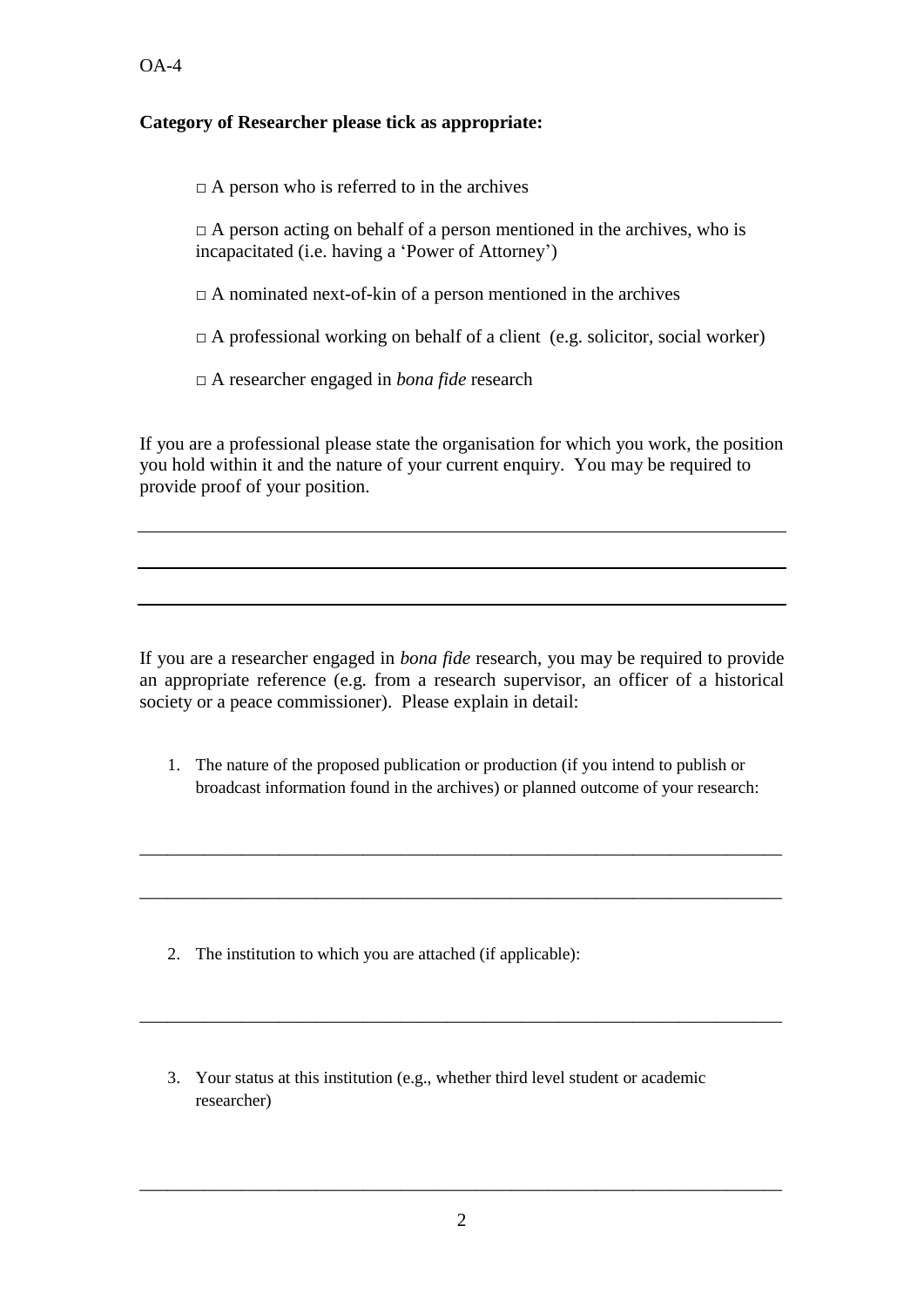If a third level student, please give the name and title of your Department and Supervisor:

If you are a third level student, please give the names of two nominees/referees, not related to you, who undertake to vouch for you

\_\_\_\_\_\_\_\_\_\_\_\_\_\_\_\_\_\_\_\_\_\_\_\_\_\_\_\_\_\_\_\_\_\_\_\_\_\_\_\_\_\_\_\_\_\_\_\_\_\_\_\_\_\_\_\_\_\_\_\_\_\_\_\_\_\_\_\_\_

\_\_\_\_\_\_\_\_\_\_\_\_\_\_\_\_\_\_\_\_\_\_\_\_\_\_\_\_\_\_\_\_\_\_\_\_\_\_\_\_\_\_\_\_\_\_\_\_\_\_\_\_\_\_\_\_\_\_\_\_\_\_\_\_\_\_\_\_\_

\_\_\_\_\_\_\_\_\_\_\_\_\_\_\_\_\_\_\_\_\_\_\_\_\_\_\_\_\_\_\_\_\_\_\_\_\_\_\_\_\_\_\_\_\_\_\_\_\_\_\_\_\_\_\_\_\_\_\_\_\_\_\_\_\_\_\_\_\_

\_\_\_\_\_\_\_\_\_\_\_\_\_\_\_\_\_\_\_\_\_\_\_\_\_\_\_\_\_\_\_\_\_\_\_\_\_\_\_\_\_\_\_\_\_\_\_\_\_\_\_\_\_\_\_\_\_\_\_\_\_\_\_\_\_\_\_\_\_

If you are not attached to an institution, please give the names of two nominees/referees, not related to you, who undertake to vouch for you

### **Declaration**

I have read the Offaly Archives Access Policy and request access to the archives specified above on the understanding that the information contained therein is confidential.

I understand that it is my responsibility under the Data Protection Acts 1988 to 2018 and the GDPR to ensure that the personal data contained in any records or archives to which I am being granted access are used solely in connection with historical research and not for any purpose which could cause damage or distress to the subjects of the data. I undertake not to use personal data to which I have been given access in order to contact any individuals referred to in the archives.

I further understand that the Acts require that the results of my research, or any resulting statistics I publish or use, are not made available in a form that identifies any living individual featured in the data without their consent. The personal data I gain access to will not be disclosed to any other individual. I undertake not to disclose other personal data on individuals seen in the course of obtaining what is necessary for my own work.

I undertake to protect from unauthorised disclosure to any party, any copies of material, or any notes taken during my research, which contain personal data.

I understand that these conditions are designed to protect the privacy of those mentioned in the archives.